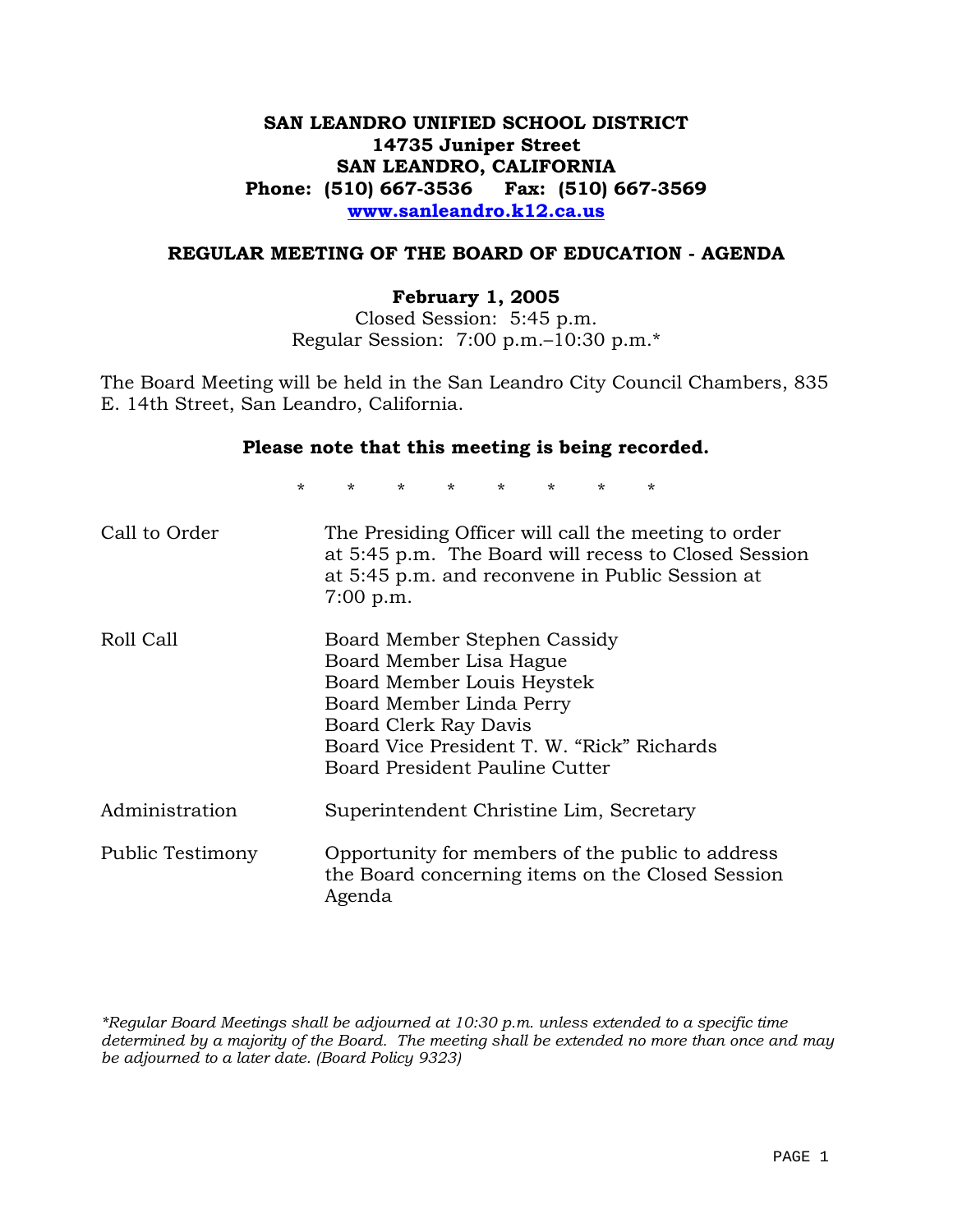Prior to the Public Session, the Board will meet in Closed Session pursuant to Government Code Sections 54957 and 54957.6.

- a) Public Employee Performance Evaluation, Title: Superintendent
- b) Public Employee Discipline/Dismissal/Release
- c) Conference with Labor Negotiator

| Report Closed<br>Session Action | Motion __________ Second __________ Vote ________                                                                                                                                                                                                                                                                                                                                                                                                                                                                                                                                                                                                                                                                                                                                                                                                                                                                                                                                                                                    |
|---------------------------------|--------------------------------------------------------------------------------------------------------------------------------------------------------------------------------------------------------------------------------------------------------------------------------------------------------------------------------------------------------------------------------------------------------------------------------------------------------------------------------------------------------------------------------------------------------------------------------------------------------------------------------------------------------------------------------------------------------------------------------------------------------------------------------------------------------------------------------------------------------------------------------------------------------------------------------------------------------------------------------------------------------------------------------------|
| Pledge of Allegiance            |                                                                                                                                                                                                                                                                                                                                                                                                                                                                                                                                                                                                                                                                                                                                                                                                                                                                                                                                                                                                                                      |
| Approve Agenda                  | Approve the Regular Meeting Agenda of February 1, 2005<br>Motion __________ Second __________ Vote ________                                                                                                                                                                                                                                                                                                                                                                                                                                                                                                                                                                                                                                                                                                                                                                                                                                                                                                                          |
| Legal Statement                 | Members of the audience who wish to address the<br>Board are asked to complete the yellow card available at<br>the entrance and submit it to the Board's Administrative<br>Assistant. Speakers who have completed the card will be<br>called when the item is reached on the agenda or, for<br>non-agenda items, during the Public Testimony. Cards<br>are to be turned in before the item is reached on the<br>agenda. Please note that this meeting is being recorded.<br>State law prohibits the Board of Education from taking<br>any action on or discussing items that are not on the<br>posted agenda except to A) briefly respond to statements<br>made or questions posed by the public in attendance; B)<br>ask questions for clarification; C) provide a reference to a<br>staff member or other resource for factual information in<br>response to the inquiry; or D) ask a staff member to<br>report back on the matter at the next meeting and/or put<br>it on a future agenda. (Government Code Section<br>54954.2(a) |
| $7:05$ p.m.                     | SWEARING IN OF NEWLY APPOINTED PROVISONAL<br><b>BOARD MEMBER</b>                                                                                                                                                                                                                                                                                                                                                                                                                                                                                                                                                                                                                                                                                                                                                                                                                                                                                                                                                                     |
| $7:10 - 7:25$ p.m.              | <b>RECEPTION</b>                                                                                                                                                                                                                                                                                                                                                                                                                                                                                                                                                                                                                                                                                                                                                                                                                                                                                                                                                                                                                     |
| <b>REPORTS</b>                  | <b>Student Representatives' Reports</b>                                                                                                                                                                                                                                                                                                                                                                                                                                                                                                                                                                                                                                                                                                                                                                                                                                                                                                                                                                                              |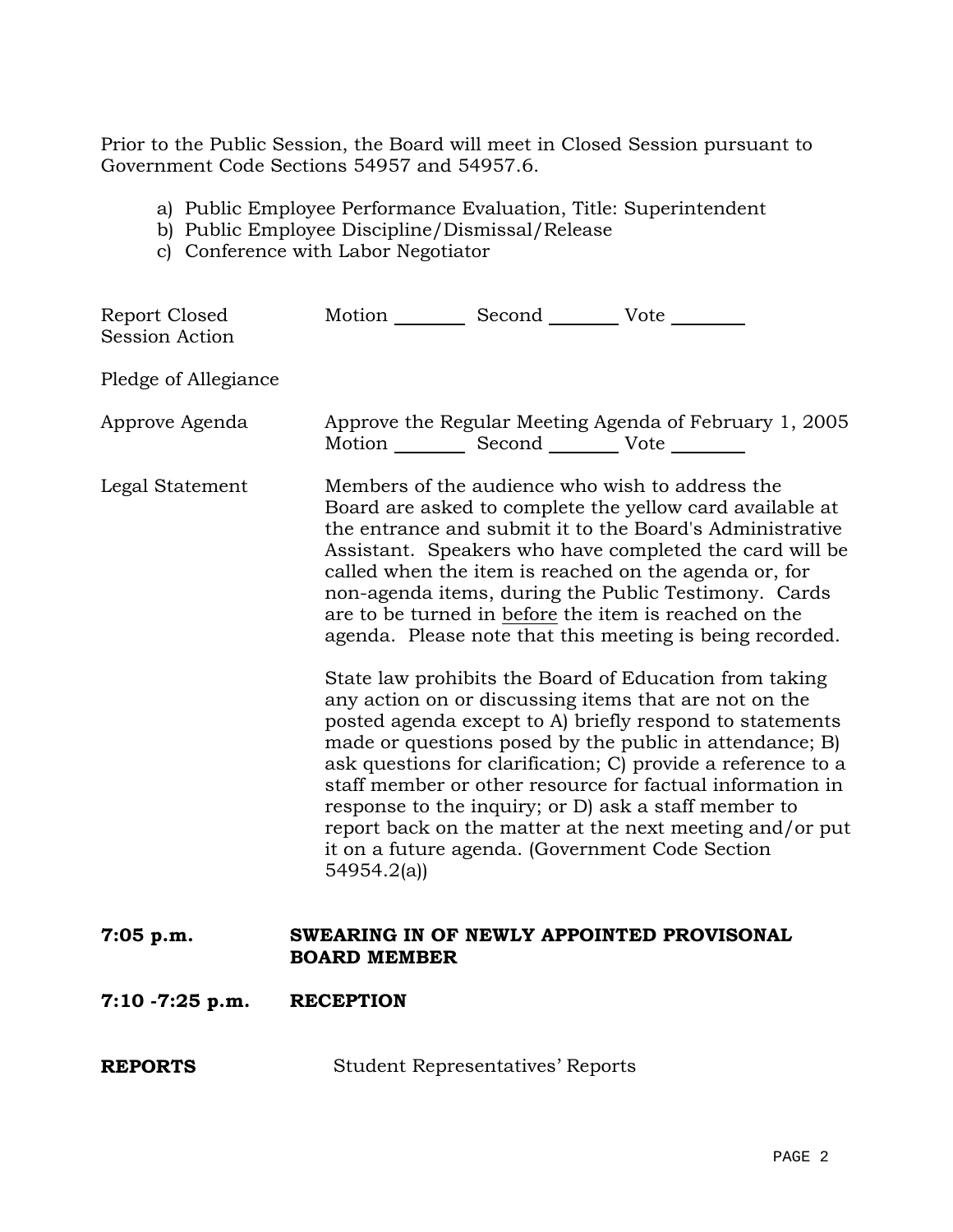# **PRESENTATIONS**

- \* A Certificate of Appreciation will be presented to the following ROP "Student of the Month" for December 2004:
	- $\bullet$  Heidi Jara Careers in Education
- \* Staff will provide an analysis of the Educational Services Division.

# **PUBLIC TESTIMONY ON NON-AGENDA ITEMS**

**REPORTS** Correspondence Superintendent's Report Board Committee Reports

- Facilities/Technology
- Board Representatives' Reports
	- Alameda County School Boards Assn.
	- Mid-Alameda County Special Education Local Plan Area
	- San Leandro Collaborative
	- Drug, Alcohol, Tobacco Education

# **CONSENT ITEMS**

These items are considered routine and may be enacted by a single motion. At the request of any member of the Board, any item on the consent agenda shall be removed and given individual consideration for action as a regular agenda item.

### General Services

| $1.1 - C$             | <b>Staff Recommendation:</b>                      |
|-----------------------|---------------------------------------------------|
| Approval of Board     | Approve the minutes of the special board meeting  |
| Minutes $-$           | held on January 10, 2005.                         |
| January 10, 2005      | Motion Second Vote                                |
| $1.2-C$               | <b>Staff Recommendation:</b>                      |
| Approval of Board     | Approve the minutes of the regular board meeting  |
| Minutes $-$           | held on January 12, 2005.                         |
| January 12, 2005      | Motion Second Vote                                |
| $1.3-C$               | <b>Staff Recommendation:</b>                      |
| Approval of Board     | Approve the minutes of the special board meeting, |
| Minutes $-$           | Notice of Continuance, held on January 12, 2005.  |
| January 12, 2005      | Motion Second Vote                                |
| Notice of Continuance |                                                   |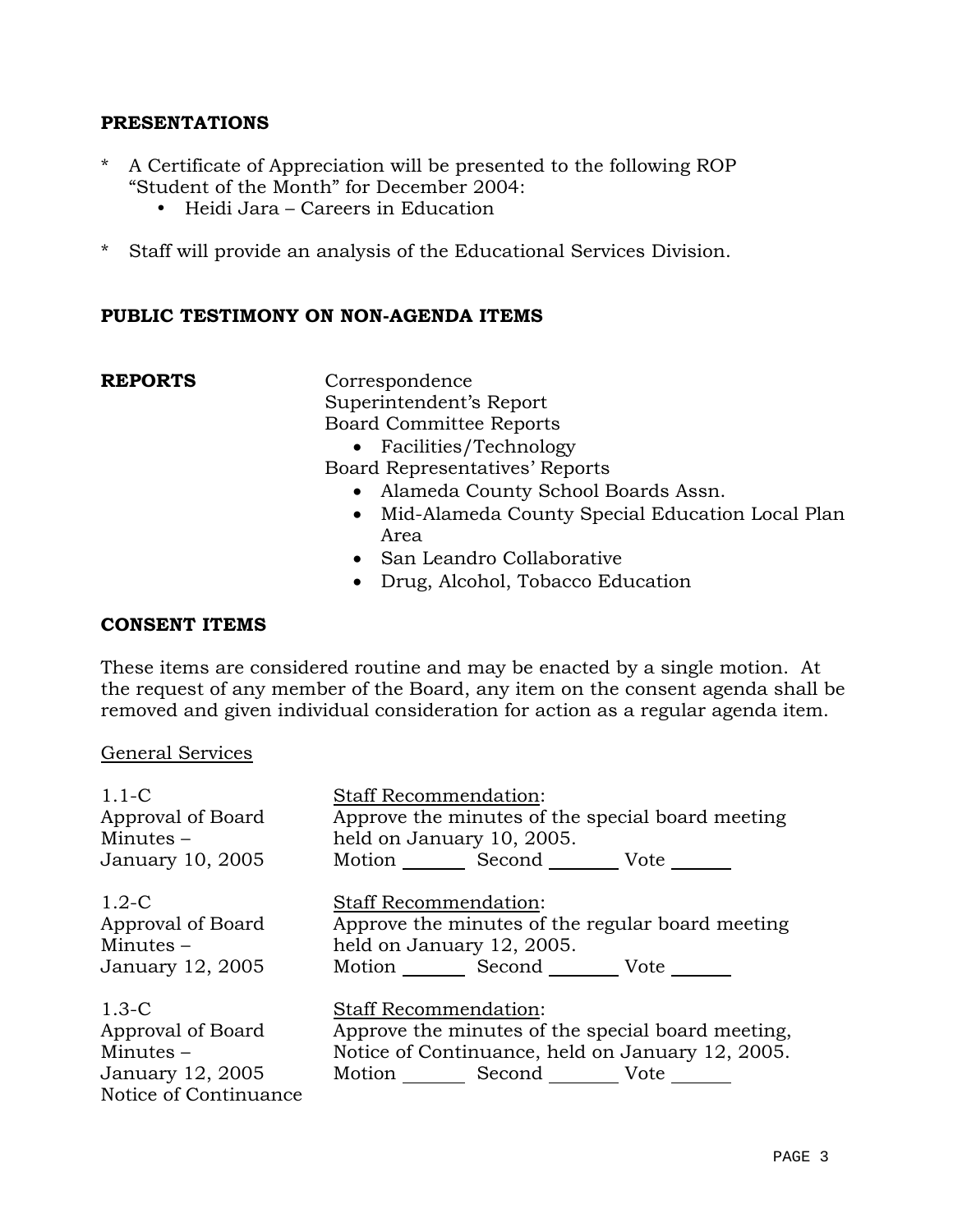| $1.4-C$<br>Approval of Board<br>Minutes $-$<br>January 13, 2005 | Staff Recommendation:<br>Approve the minutes of the special board meeting<br>held on January 13, 2005.<br>Motion Second Vote                                                                                                                                             |
|-----------------------------------------------------------------|--------------------------------------------------------------------------------------------------------------------------------------------------------------------------------------------------------------------------------------------------------------------------|
| Human Resources                                                 |                                                                                                                                                                                                                                                                          |
| $2.1-C$<br>Acceptance of<br>Personnel Report                    | Staff Recommendation:<br>Accept Personnel Report as submitted.<br>Motion _________ Second __________ Vote _______                                                                                                                                                        |
| <b>Educational Services</b>                                     |                                                                                                                                                                                                                                                                          |
| $3.1-C$<br>Acceptance of<br>Donations                           | Staff Recommendation:<br>Approve the acceptance of gifts to the District as<br>follows:                                                                                                                                                                                  |
|                                                                 | Garfield Elementary School<br>• \$1,000 Music Grant for musical instruments<br>from Wells Fargo Bank, Oakland.                                                                                                                                                           |
|                                                                 | John Muir Middle School<br>• \$1,000 Music Grant for the music program<br>from Wells Fargo Bank, Oakland.<br>• 1 typewriter (Brother, Model 6x7750) from<br>Lawrence Katz.<br>• Mini-blinds for various classrooms and 1,330<br>student handbooks from John Muir's PTSO. |
|                                                                 | Motion _________ Second _________ Vote _______                                                                                                                                                                                                                           |
| $3.2-C$<br>Consolidated<br>Application, Part II                 | <b>Staff Recommendation:</b><br>Approve the Consolidated Application, Part II.<br>Motion _________ Second __________ Vote _______                                                                                                                                        |
| Business, Operations and Facilities                             |                                                                                                                                                                                                                                                                          |

| $4.1 - C$        | <b>Staff Recommendation:</b>                    |
|------------------|-------------------------------------------------|
| Approval of Bill | Approve Bill Warrants #880744469-8809844 in     |
| Warrants         | the amount of $$10,863,478.85$ that were        |
|                  | presented at the January 12, 2005 regular board |
|                  | meeting.                                        |
|                  | Motion<br>Second<br>Vote                        |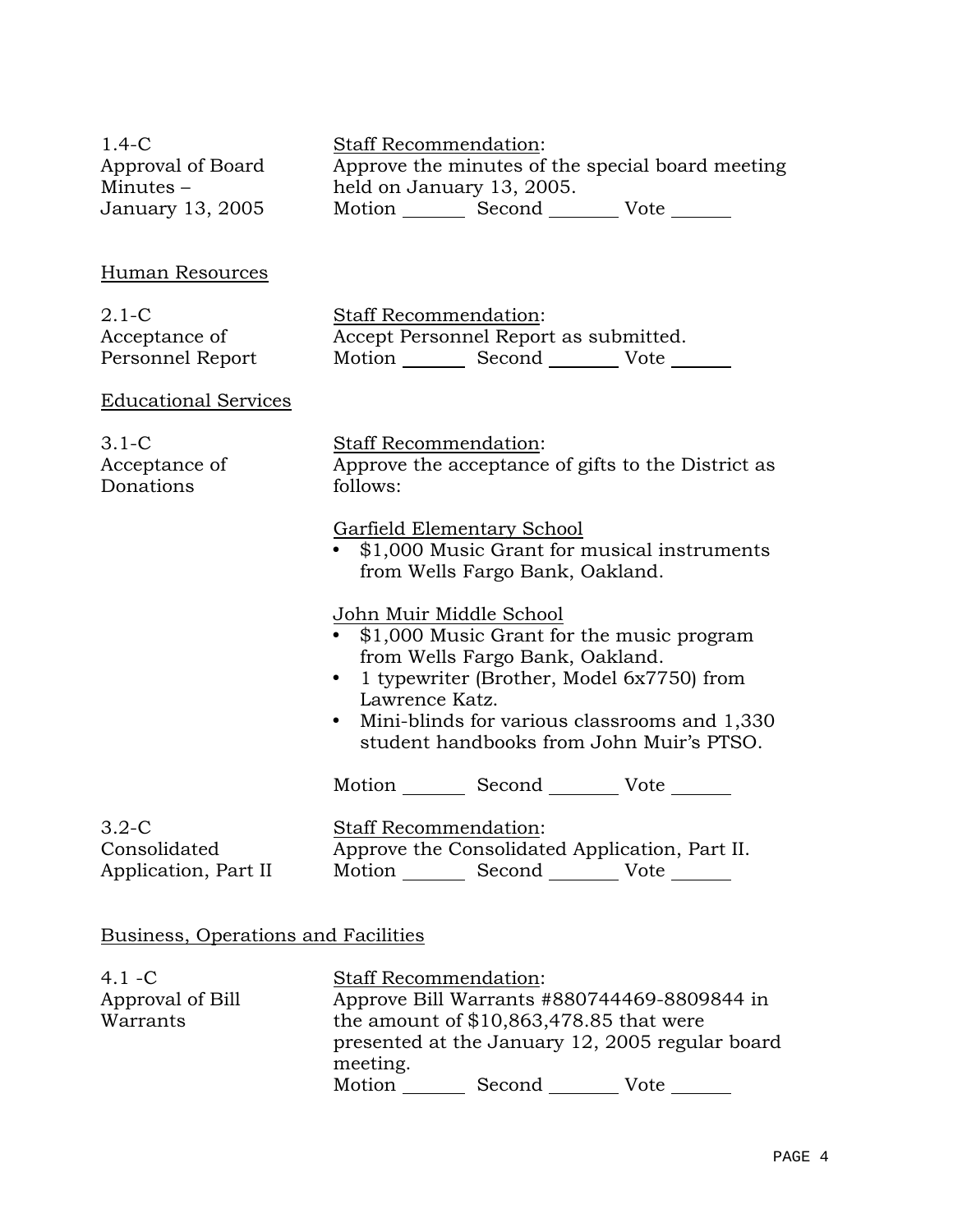| $4.2-C$                | <b>Staff Recommendation:</b>                       |
|------------------------|----------------------------------------------------|
| Intra-Budget Transfers | Approve the request for Intra-Budget Transfers for |
|                        | November and December 2004.                        |
|                        | Motion Second Vote                                 |
| $4.3-C$                | <b>Staff Recommendation:</b>                       |
| Resolution #05-12 to   | Adopt Resolution #05-12 to declare certain         |
| Declare Certain        | equipment surplus and/or obsolete due to the age   |
| Equipment Surplus      | and condition of the designated equipment.         |
| and/or Obsolete        | Motion Second Vote                                 |

# **ACTION ITEMS**

These items are presented for action at this time. Some may have been reviewed at a previous meeting.

Business, Operations and Facilities

| $4.1-A$<br>Change Order #10<br>Jefferson Elementary<br>School - Increment II                              | <b>Staff Recommendation:</b><br>Approve Change Order #10 for Fedcon General<br>Contractors, Inc. for Jefferson Elementary School<br>Increment II - Bid Package #03-01.<br>Motion Second Vote                                                                                                                                           |
|-----------------------------------------------------------------------------------------------------------|----------------------------------------------------------------------------------------------------------------------------------------------------------------------------------------------------------------------------------------------------------------------------------------------------------------------------------------|
| $4.2-A$<br>Change Order $#12$<br>Six (6) Elementary<br>School Modernization                               | <b>Staff Recommendation:</b><br>Approve Change Order #12 for Arntz Builders for<br>the Elementary Schools Modernization Project -<br>Bid Package #03-05.<br>Motion _________ Second __________ Vote _______                                                                                                                            |
| $4.3-A$<br>Notice of Final<br>Completion and Full<br>Release of Retention -<br>Interim Housing<br>Removal | <b>Staff Recommendation:</b><br>Approve Notice of Final Completion for the Interim<br>Housing Removal Project at San Leandro High<br>School, John Muir Middle School, Bancroft Middle<br>School, and Monroe Elementary School, and full<br>(100%) release of retention to Meadows<br>Construction Services, Inc.<br>Motion Second Vote |

### **CONFERENCE**

These items are submitted for advance planning and to assist the Board in establishing future agenda items. The Board may, however, take action on the following: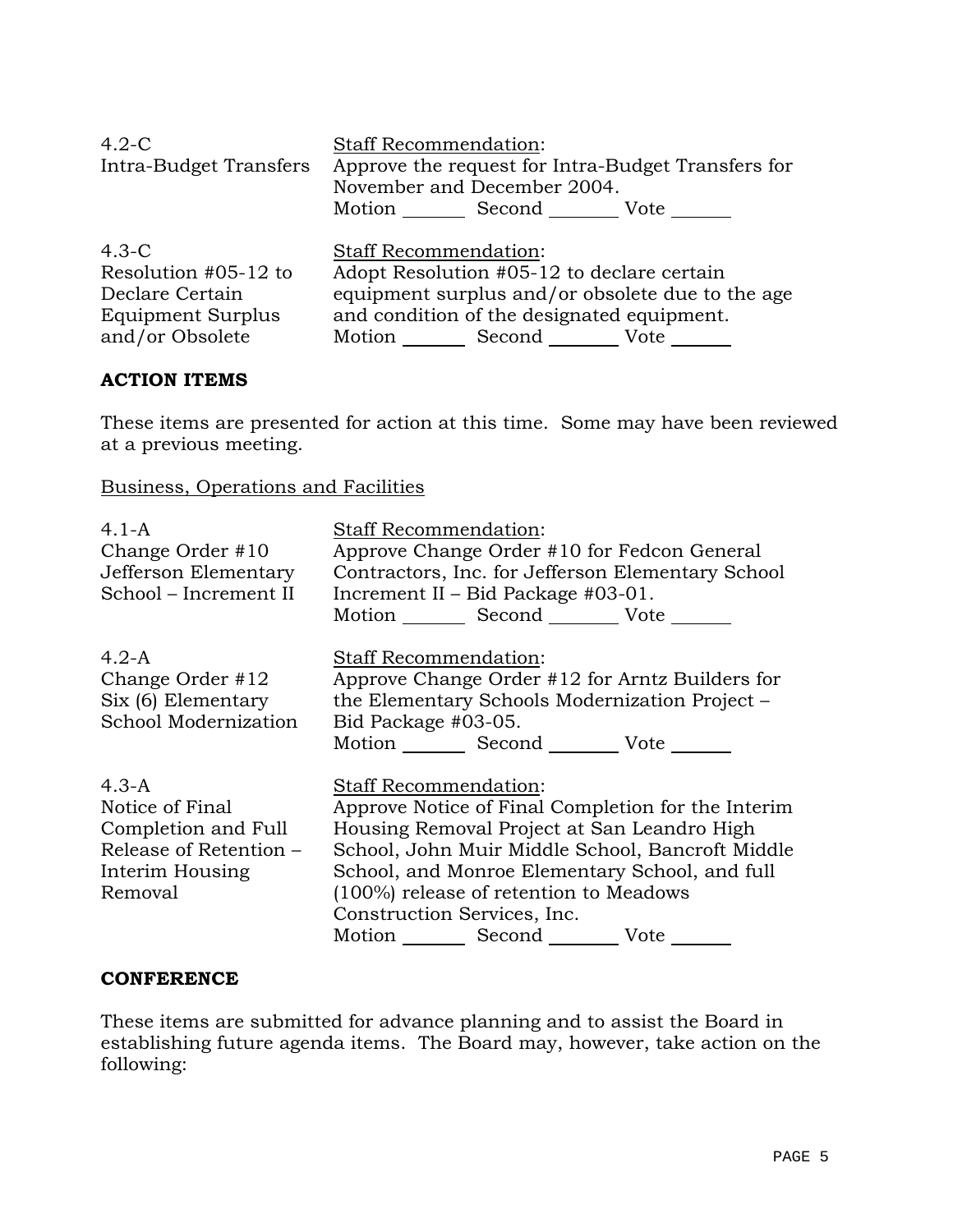# General Services

| $1.1-CF$                                                       | <b>Staff Recommendation:</b>                                                                                                                                                                                                                                                                                                                           |
|----------------------------------------------------------------|--------------------------------------------------------------------------------------------------------------------------------------------------------------------------------------------------------------------------------------------------------------------------------------------------------------------------------------------------------|
| Assistant                                                      | The Board will discuss and consider proceeding                                                                                                                                                                                                                                                                                                         |
| Superintendent of<br><b>Educational Services</b>               | with the recruitment, selection, and filling the<br>position of the Assistant Superintendent of<br><b>Educational Services.</b><br>Motion _________ Second _________ Vote _______                                                                                                                                                                      |
|                                                                |                                                                                                                                                                                                                                                                                                                                                        |
| Business, Operations and Facilities                            |                                                                                                                                                                                                                                                                                                                                                        |
| $4.1 - CF$<br>San Leandro High<br>School Metal Shop<br>Project | Staff Recommendation:<br>The Board will discuss and consider authorizing<br>the Facilities and Technology Committee to work<br>with staff and bring back specific cost estimates<br>and funding options for a metal shop program for<br>the 2005-06 school year to the February 16 Board<br>meeting.<br>Motion _________ Second _________ Vote _______ |
| $4.2-CF$<br><b>Architect Pool</b>                              | Staff Recommendation:<br>The Board will discuss and consider approval of<br>the following pool of architects:<br><b>Small Project Architect Firms:</b><br>Jeffery E. Wong Architects<br><b>MWM</b> Architects<br>• Del Campo & Maru Architects<br>Sims Architects<br>$\bullet$                                                                         |
|                                                                | Large Project Architect Firms:<br>• VBN Architects<br>• Aedis Architecture & Planning<br>• Beverly Prior Architects<br>• CSDA Architects<br><b>BFGC</b> Architects<br><b>WLC</b> Architects<br>Sally Swanson Architects<br>Chong/Partners Architecture                                                                                                 |
|                                                                | Joint/Use Housing Specialty Projects:<br>Kodama Disceno                                                                                                                                                                                                                                                                                                |
|                                                                | Motion<br>Second<br>Vote                                                                                                                                                                                                                                                                                                                               |